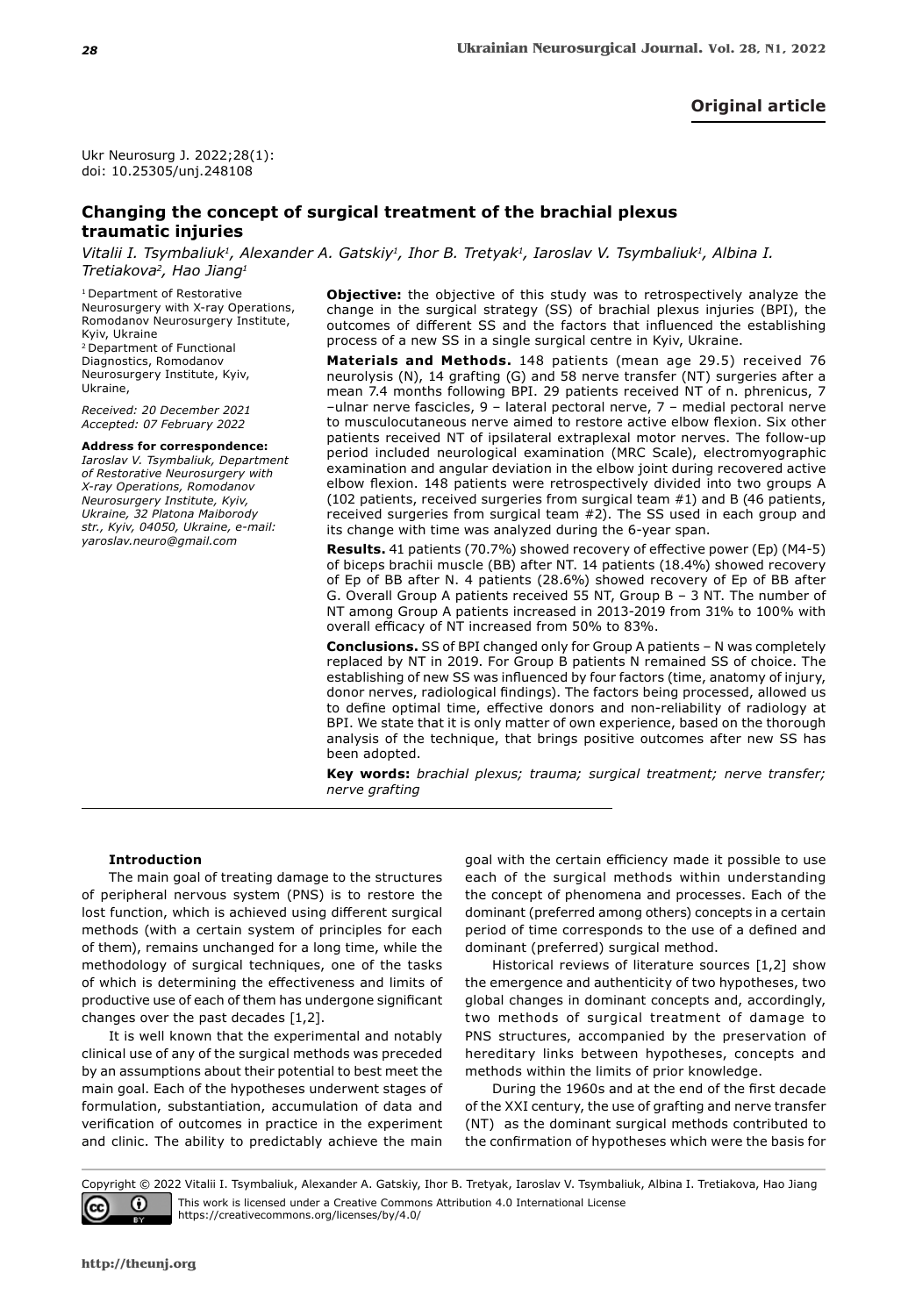the emergence of new concepts proven by clinical results, consistent with the main goal in surgical treatment of damage to PNS structures [1,2]. In addition to the ability to ensure the achievement of the main goal, each of the concepts that dominated in a certain period of time had a common feature - universalism, which consisted in the ability to ensure the recovery of any function in case of damage to any nerve of any segment of any limb. The obtained clinical and experimental results in the field of PNS surgery over the past two decades indicate the approval of selective reinnervation (nerve transfer) as the dominant concept and, accordingly, the dominant method - [1,2]. Due to the emergence of a large number of new surgical techniques of selective reinnervation using a variety of donor nerves [3], the method of nerve transfer corresponded to the main goal and became a universal method [1,2].

The popularization of the new concept with the help of the "digital universe" made it possible to reproduce the proposed surgical techniques in any part of the world [4].

However, the adoption of a new concept and the introduction of new surgical techniques (within this concept) into daily clinical practice does not occur immediately and simultaneously around the world. More often, the process of adopting a new concept is long, even for specialists of one surgical center from providing insight into basic postulates, limited use of selective techniques to the full adoption and implementation of all existing techniques with proven effectiveness in routine surgical practice. The full viability of a new concept can only be proven by clinical results.

**Objective:** the objective of this study was to retrospectively analyze the change in the surgical strategy (SS) of brachial plexus injuries (BPI), the outcomes of different SS and the factors that influenced the establishing process of a new SS in a single surgical centre in Kyiv, Ukraine.

### **Materials and Methods**

#### *Study particiants*

The study involved 149 patients (127 males and 22 females) with supraclavicular traumatic injuries (STI) of the brachial plexus (BP) - level 1-3 according to the classification of D.C. Chuang [5], who underwent surgical treatment in 2013–2019. Informed and voluntary written consent to participate in the study was obtained from all patients..

The study was approved by the Committee on Ethics and Bioethics of the Institute of Neurosurgery named after acad. A. P. Romodanov, Ukraine (Minutes №3 dated November 22, 2021).

*Inclusion criteria:*

Patients without age restrictions; the presence of verified damage to BP (STI); postoperative follow-up period – is at least 15 months; patients who have been treated with neurolysis, nerve transfer, or grafing of BP.

*Characteristics of the group*

The mean age of patients was 29.5 years (from 0.5 to 59.0 years). Patients aged 19–44 years predominated - 115 (77.0%) *(Fig. 1)*. Most often, a total damage was

detected, as well as the damage to the levels of C5-C6-C7 and C5-C6. In 135 (91.0%) patients STI BP was caused by a high-energy closed traction damage to BP without solution of continuity of superficial and deep soft tissue structures of the lateral triangle of the neck (without/ with fracture/osteosynthesis of the clavicle), in the rest it was caused by open damage to structures of BP of the lateral triangle of the neck.

To identify groups of patients according to the classification of D.C. Chuang [5] a simplified approach was used: all closed injuries (excluding damage to the superficial soft tissue and deep structures of the lateral triangle of the neck) STI BP corresponded to level 1, and open injuries to level 2-3. The simplification of the approach is due to the inability to visualize the structures of the BP/cervical spine in the preoperative period using computed tomography (CT) or magnetic resonance imaging (MRI) at the initial stages of the study (2013- 2014). Confirmation of level 1 of STI BP according to the Chuang classification significantly influenced the choice of surgical method of recovery in 2014-2018, but not in 2019 (final stage).

The median time from injury to any primary surgery was 7.4 months (from 2 weeks to 6 years). Most patients (105, or 70.0%) underwent primary surgery within 6 months *(see Fig. 1)*.

Study design was analytical, controlled, retrospective cohort single-centre, conducted in 2013-2019.

*Characteristics of surgeries*

All surgical procedures performed on patients are divided into two categories: within the new concept selective reinnervation/nerve transfer (NT), and the old concept - neurolysis and grafting. Detailed methods of surgical interventions (including technical features within the new concept) are presented in numerous publications [3,6].

To facilitate understanding of the process of changing the concept of surgical treatment of traumatic injuries of BP, the analysis was made of the impact of each of the used surgical concepts / methods on the restoration of only the function of flexion in the elbow joint (the highest priority function of the upper limb [7]). Therefore, the results of surgical treatment of only 148 patients (1 case of C5 level STI BP was withdrawn) were used for the final analysis. To restore the function of flexion in the elbow joint, 58 (39.0%) patients underwent NT, 76 (52.0%) - neurolysis of BP structures, 14 (9.0%) - grafting as a primary surgery *(Table 1)*. There was no blind selection of patients for any primary surgery. The choice of a more aggressive surgical approach was based on the willingness of the performers to use it in a particular case of STI BP at different periods of the study.

Among 58 patients, who underwent NT as a primary surgical intervention, was performed, selective reinnervation of branches to *m.biceps brachii* (ВВ) or non-selective reinnervation (with extraction of branches to m.coracobrachialis from the coaptation zone of the nerve donor and *n.musculocutaneus),* extraplexus nerve donor (e-ND) were used in 35 (non-selective NT) *(Fig. 2)*, intraplexus nerve donor (i-ND) in 23 (both selective

*This article contains some figures that are displayed in color online but in black and white in the print edition*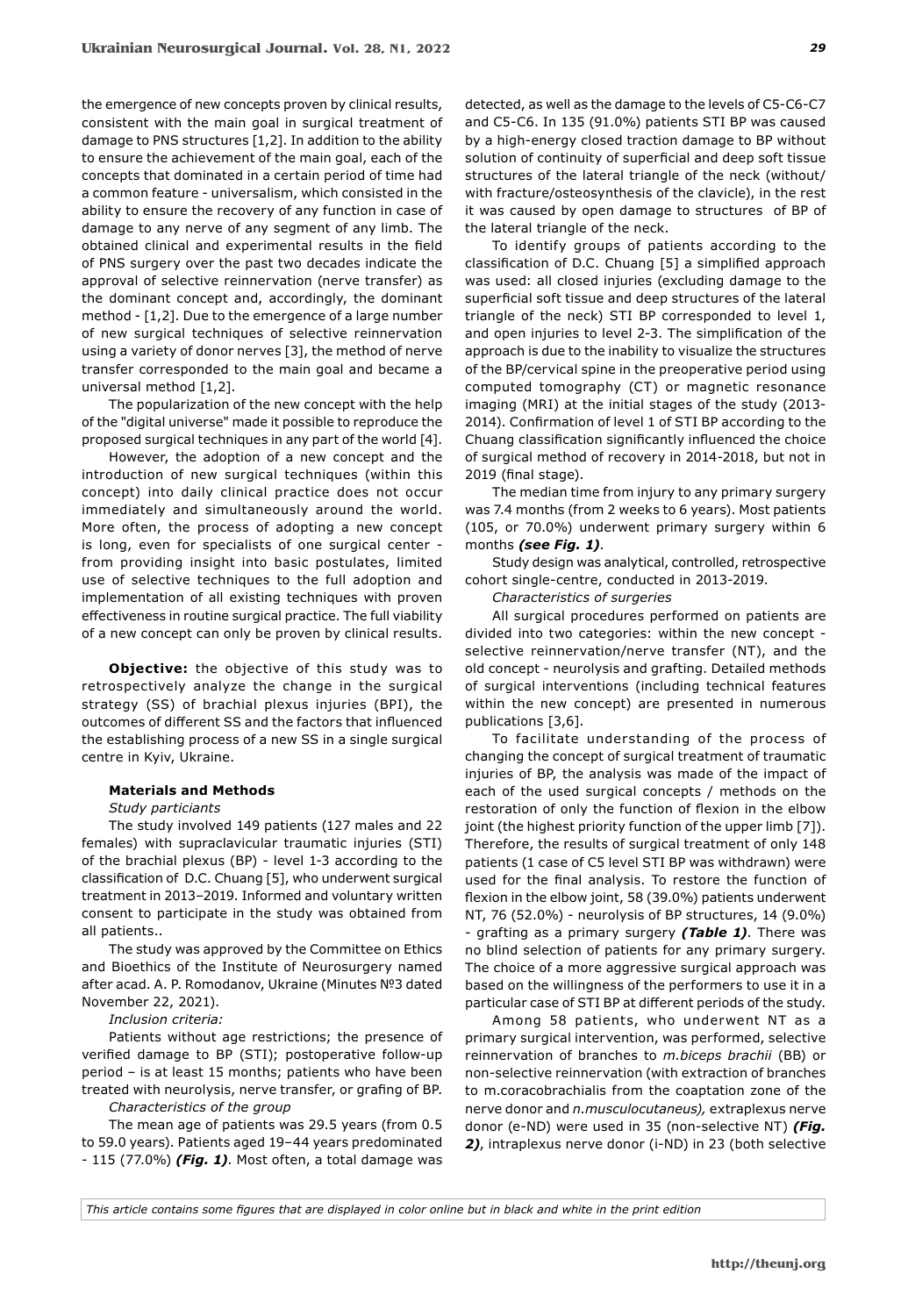

*Fig. 1.* Distribution of patients by age, anatomy of injury, period after injury: BP - brachial plexus

and non-selective NT). The choice of nerve donors (ND) was most influenced by the anatomy of BP injury.

The criteria for selecting ND at the presurgical stage were clinical (neurological examination), radiological (diaphragm relaxation) and electrophysiological (preoperative electroneuromyography (ENMG), intraoperative diagnostic direct stimulation according to standard technique) data on the preservation of nerve function, that could potentially be ND. Of the 26 patients with STI BP of total type who underwent NT, e-ND was used in 25 in the absence of the function of any other i-ND *(see Fig. 2)*. In 6 cases, in the absence of n.phrenicus (PhN) function, other e-NDs were used *(see Fig. 2)*: in 2 - motor portions of intercostal nerves 3-4-5 (ICN), in 4 - different branches of n.accessorius (Acc). In 8 out of 9 cases using n.pectoralis lateralis (Pect (L)), in 2 out of 7 cases using n.ulnaris fibers to m.flexor carpi ulnaris (UN (FCU)), in 4 out of 7 cases using n.pectoralis medialis (Pect (M)) as i-ND the cranial spread of STI BP was verified, accompanied by the absence of PhN function (not available as e-ND) *(see Fig. 2)*. Data on the timing of primary surgery are shown in *Fig. 2*. Only two i-NDs (n.pectoralis lateralis and n.pectoralis medialis) were used for NT in less than 6 months from the moment of STI BP in 44.0 and 43.0% cases (less than the average in the sample), others, both i-ND and e-ND, in less than 6 months (from 72.0 to 100.0% cases), i.e. more than the sample average.

**Table 1.** Distribution by primary surgical interventions used in the study, depending on the level of injury

| <b>Injury level</b> | N          | G           | <b>NT</b>  |
|---------------------|------------|-------------|------------|
| $C5-6$              | 19 (25,0%) | $6(42,9\%)$ | 15 (25,9%) |
| $C5-6-7$            | 30 (39,5%) | $2(14,2\%)$ | 17 (29,3%) |
| $C5 - 6 - 7 - 8$    | 10 (13,2%) |             | $1(1,7\%)$ |
| Total               | 17 (22,3%) | 6 (42,9%)   | 25 (43,1%) |

*Note:* N – neurolysis; G – grafting; NT – nerve transfer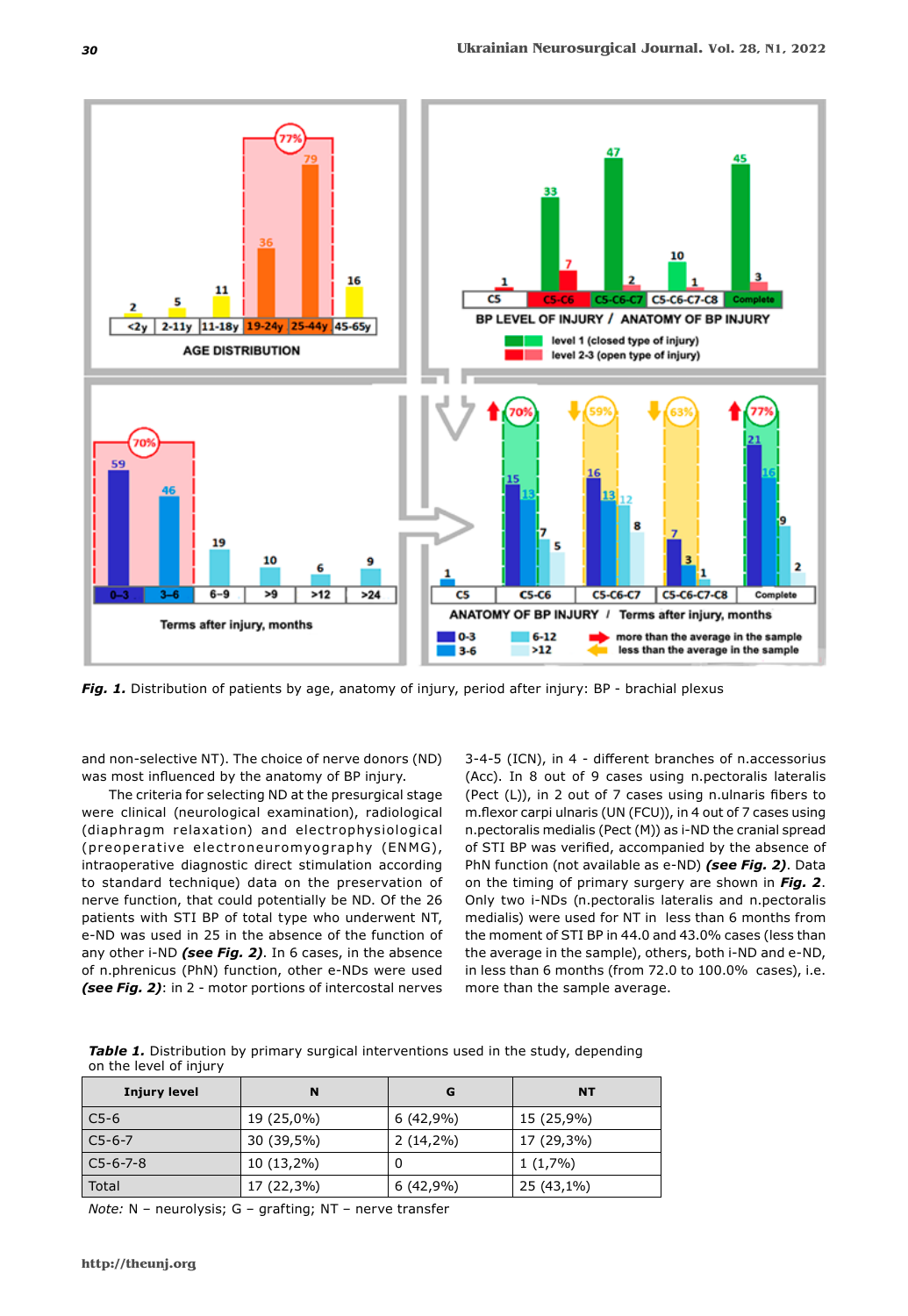

*Fig. 2.* Used motor nerve donors depending on the anatomical characteristics of supraclavicular traumatic injuries of the brachial plexus:

Acc (SCM) - pars sternocleidomastoideus nervi accessorii; Acc (LT) - pars trapezoideus (to pars ascendens m.trapezius) nervi accessorii; ICN - motor portions of intercostal nerves 3-5; no PhN - cranial spread of STI BP, PhN does not work; w / a - was absent;  $*$  - any number means the number of cases of using any motor nerve donor

#### *Evaluation of results*

All patients were instructed to restore motor function and adhere to standardized rehabilitation programs 3 months after any primary surgery. Rehabilitation programs after the use of neurolysis and grafting were aimed at maintaining the mobility of the joints of the upper limb within the maximum natural range of motion. All patients after neurolysis and grafting underwent the neurological examination, supplemented by electrophysiological examination (ENMG) according to a standard method 6, 9 and 12 months after a primary surgery. If BB reinnervation did not occur (M0 on the MRC scale) or reinnervation was ineffective (M2-3), the possibilities of orthopedic corrective interventions (transposition of the tendon-muscle complex / complexes) were used, but not earlier than 15 months after a primary surgery.

Rehabilitation programs after NT were designed and carried out depending on the specific functions that were originally provided by ND. Patients were instructed on the need to perform specific motor exercises both under the supervision of a rehabilitation physician and independently at home.

The waiting period for primary signs of reinnervation, accompanied by active contractile function of BB, regardless of its strength on the MRC scale, differed i-ND and e-ND.

The period (during the entire patient follow-up period) allocated for the BB reinnervation was 9 months when performing NT with involvement of i-ND and 12 months with involvement of e-ND. All patients underwent neurological examination 9, 12 and 15 months after NT, supplemented by electrophysiological examination (ENMG) according to the standard method. If BB reinnervation did not occur (M0) or reinnervation was ineffective (M2-3), then the possibilities of orthopedic corrective interventions (transposition of the tendonmuscle complex/complexes) were used, but not earlier than 17 months after a primary surgery.

The primary purpose of the neurological examination was to assess the recovery of effective power of BB on the MRC scale [8]. Functional recovery of BB to M4-5 was considered the recovery of effective power (Ep). The functional effective power of BB (Ef) was assessed by measuring the change in the angle during bending in the elbow joint up to a maximum value of 121° (maximum required). Angular characteristics are based on the requirements for elbow flexion during most vigorous daily activities (81-121°) [9].

Needle and superficial ENMG were mainly used in the early (9 and 12 months after neurolysis and grafting) and late (15 and 17 months after NT) periods to confirm ineffective reinnervation or the absence of BB reinnervation. In such cases, orthopedic corrective interventions (transposition of the tendon-muscle complex/complexes) were recommended to restore elbow flexion, if possible.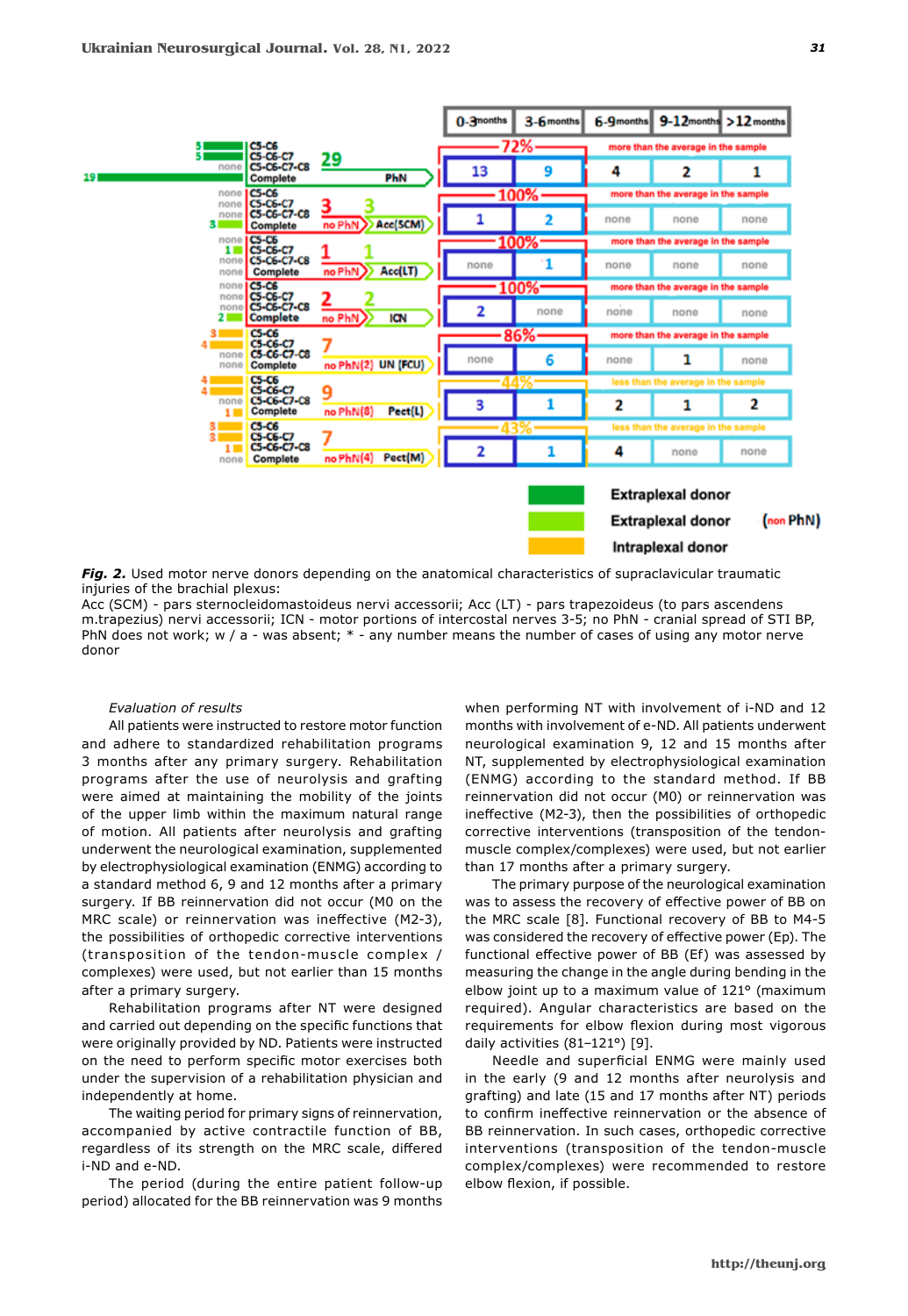None of the patients who underwent neurolysis or grafting as a primary surgery underwent NT at later stages of the study at the follow-up period specific to these primary surgeries (6–15 months).

#### *Statistical analysis*

There were limitations of the study when conducting statistical data processing: significant heterogeneity of characteristics (age, gender, terms of injury, etc.) of patients did not allow the formation of groups according to similar characteristics for meaningful statistical analysis.

### **Results and discussion**

According to E. Martin et al. [10], most nerve transfers in BP injury are effective if performed no later than 6 months after injury, with a clear tendency to decrease their effectiveness as the period after injury increases [10], therefore all the results of recovery of BB function were analyzed taking this into account.

Neurolysis as a primary surgery was performed for up to 6 months in 51 patients out of 76. About 23.5% of patients had recovery of effective power of BB (M4-5),10.0% - had ineffective reinnervation (M2-3), in 66.5% there was no reinnervation of BB (M0). -1) *(Fig. 3)*. Of the 25 patients who underwent neurolysis as a primary surgery later than 6 months after STI BP, only 8.0% had recovery of effective power of BB (M4-5), while 4.0% - had ineffective reinnervation (M2-3 ), in 88.0% the absence of reinnervation of BB (M0-1). The ratio for effective spontaneous recovery of effective power of BB after a primary surgery (neurolysis) for up to 6 months is 1:3, and in general - 1:4 regardless of the timing of a primary surgery (neurolysis).

Grafting as a primary surgery was performed for up to 6 months after STI BP in 12 patients out of 14. About 33.0% of patients had recovery of effective power of BB (M4-5), in 8.0% - ineffective reinnervation (M2-3), in 59.0% - the absence of reinnervation of BB (M0-1) *(see* 

*Fig. 3)*. None of the 2 patients who underwent grafting after 6 months as a primary surgery had reinnervation of BB (M0-1). The ratio of recovery of effective power of BB after performing grafting as the primary surgical intervention is 1: 4, regardless of the timing of its implementation.

Nerve transfer as a primary surgery was performed for up to 6 months after STI BP in 41 patients out of 58. About 71.0% of patients had a recovery of effective power of BB (M4-5), in 5.0% - ineffective reinnervation (M2-3), in 24.0% - the absence of BB reinnervation (M0-1) *(see Fig. 3)*. Of 17 patients who underwent NT as a primary surgery 6 months after STI BP, 59.0% reported an effective recovery of BB power (M4-5), 6.0% had ineffective reinnervation (M2-3), and in 35.0% the absence of BB reinnervation (M0-1). The ratio of chances of effective recovery of BB power after performing as a primary surgery of NT for up to 6 months is 2.4:1.0, and in general - 2:1, regardless of the timing of implementation as a primary surgery of NT.

*Conclusion: the results of surgical interventions within the new (selective reinnervation /nerve transfer) and old (neurolysis and grafting) concept of* recovery of *BB* effective power *irrespective the time of their implementation indicate the advantage of NT over the methods of "internal" control group neurolysis and grafting): respectively 67.0 and 20.0% recovery of effective power to M4-5.*

In 28 (68.0%) cases of using NT as a primary surgery for up to 6 months after STI BP, only e-NDs were used with an overall efficiency of 75.0% in recovery of the effective power of BB to M4-5. Most of positive results were associated with the use of PhN with an overall efficiency of 91.0% *(Fig. 4)*. Other e-NDs showed a generally poor efficiency (17.0%).

In 13 (32.0%) cases of NT performed as a primary surgery for up to 6 months after STI BP, only i-NDs were



*Fig. 3.* Effectiveness of recovery of effective power of m.biceps brachii after performing various types of primary surgical interventions for up to 6 months and later after supraclavicular traumatic injuries of the brachial plexus: SR – surgical repair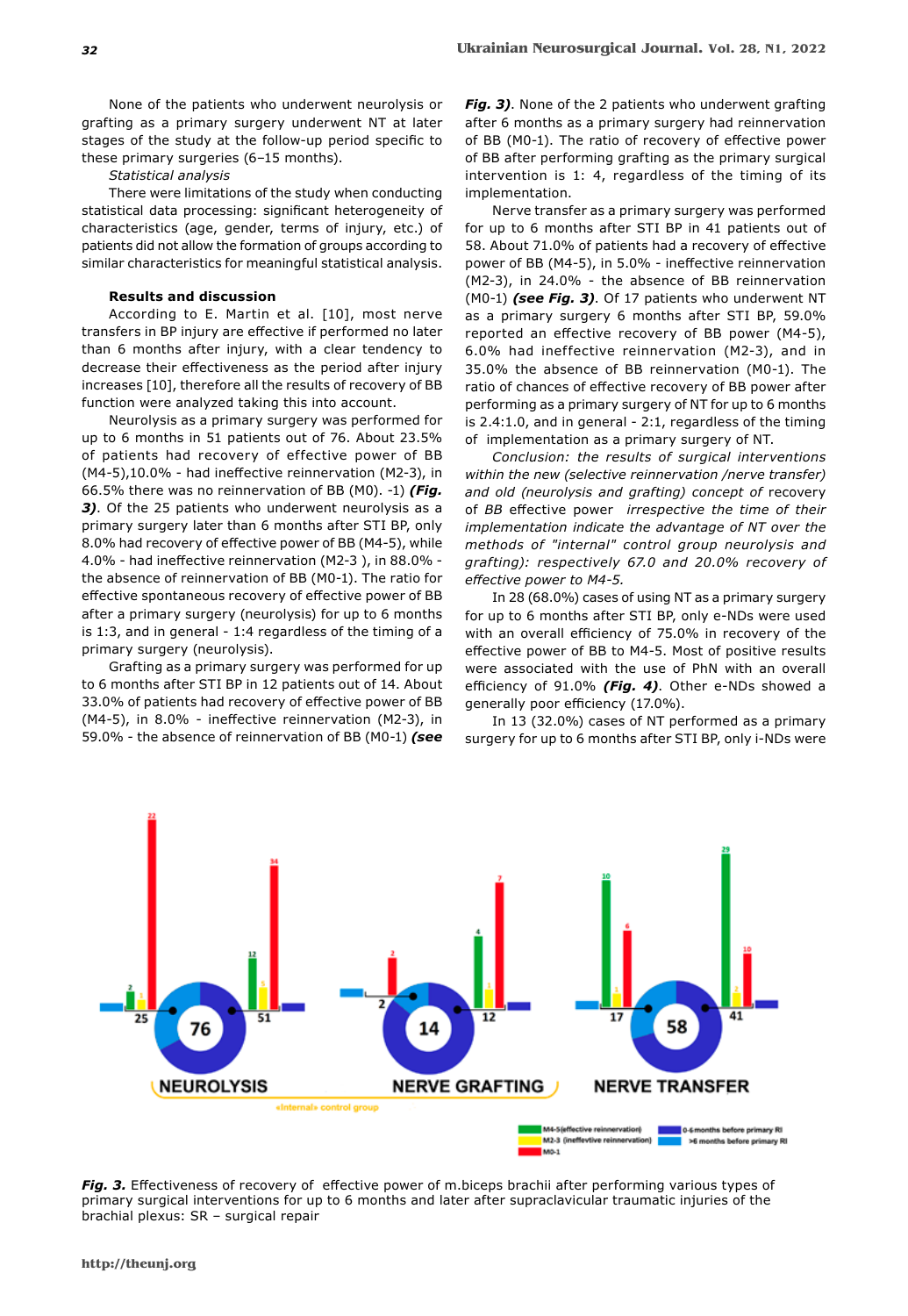used with an overall efficiency of 61.5% to restore the effective power of BB to M4-5. Most of the positive results were associated with the use of UN (FCU) with an overall efficiency of 83.0% *(see Fig. 4)*. Other e-NDs showed an efficiency of about 43.0%.

In 7 (41.0%) cases, of using NT as a primary surgery for more than 6 months after STI BP only e-NDs, namely PhN, was used with an overall efficiency of 71.0% to restore the effective power of BB to M4-5 *(see Fig. 4)*.

In 10 (59.0%) cases of using NT as a primary surgery for up to 6 months after STI BP, only i-ND was used with an overall efficiency of 50.0% to restore the effectve power of BB to M4-5. Most of the positive results were associated with the use of Pect (M) with an overall efficiency of 86.0% *(see Fig. 4)*. Other e-NDs showed an efficiency of about 17.0%.

*Conclusion: changes in the profile of e-NDs and i-NDs use depending on the time of implementation as a primary surgical intervention of NT: with the predominant use of e-NDs for up to 6 months (68.0% compared to 32.0% of cases of i-NDs) and i-NDs after 6 months (59.0 and 41.0% of cases).*

Of 14 patients (18.0% of 76) who showed recovery of effective power of BB to M4-5 after neurolysis as a primary surgery, regardless of the time after STI BP, effective recovery of the function was achieved in only 9 (64.0%) *(Fig. 5)*.

Of 4 cases (29.0% of 14 patients) recovery of effective power of BB to M4-5 after performing grafting as a primary surgery, regardless of the time after STI BP, effective recovery of the function was not achieved in any case *(see Fig. 5)*.

Of 39 patients (67.0% of 58) recovery of effective power of BB to M4-5 after performing NT as a primary surgery, regardless of the time after STI BP, effective recovery of the function was achieved only in 15 (38.5%) *(see Fig. 5)*.

Regardless of the period after STI BP, recovery of effective power of BB to M4-5 after NT using PhN as a

primary surgical intervention was achieved in 86.0% of cases, and effective recovery of function was achieved only in 36.0%. The use of PhN for up to 6 months made it possible to restore the effective function of BB in 40% of cases, and the use after 6 months - only in 25.0% *(see Fig. 4)*.

Recovery of effective power of BB to M4-5 after performing NT as a primary surgery using Pect (L) regardless of the time after STI BP, was achieved in 22.0% of cases, and effective recovery of the function was achieved in 50.0% of cases. The use of Pect (L) for up to 6 months allowed to restore the effective function of BB in 0% of cases, after 6 months - in 100.0% of cases *(see Fig. 4)*.

Regardless of the time after STI BP, recovery of effective power of BB to M4-5 after performing NT as a primary surgery using Pect (M) was achieved in 86.0% of cases, and effective recovery of function - in 33.0%. The use of Pect (M) for up to 6 months allowed to restore the effective function of BB in 100.0% of cases, after 6 months - in 0% *(see Fig. 4)*.

Recovery of effective power of BB to M4-5 after performing as a primary surgery using UN (FCU) was achieved in 71.0% of cases, and effective recovery of function - in 60.0% for up to 6 months *(see Fig. 4)*.

*Conclusions: e-ND Pect (M) and UN (FCU) have the greatest potential for recovery of* effective BB *function in terms of up to 6 months - 100.0 and 77.0%, respectively. The decrease in the potential for recovery of effective function of i-ND PhN as the period after STI BP increases is associated with the peculiarity of the technical component of its use, namely the distance between ND and BB (is overcome by autologous nerve graft) and, accordingly with the timing of expected muscle regeneration/degeneration. The high potential for recovery of effective e-ND function of Pect (L) after 6 months is associated with the formation of a clear clinical and electrophysiological picture, indicating preserved or restored function of Pect (L) itself, which can be masked* 



*Fig. 4.* Efficiency of recovery of effective power of m. biceps brachii as a result of nerve transfer using donor nerves of extra- and intraplexus origin for up to 6 months and later 6 months after supraclavicular traumatic injuries of the brachial plexus: SR – surgical repair; Ep - effective power of the muscle; Ef effective muscle function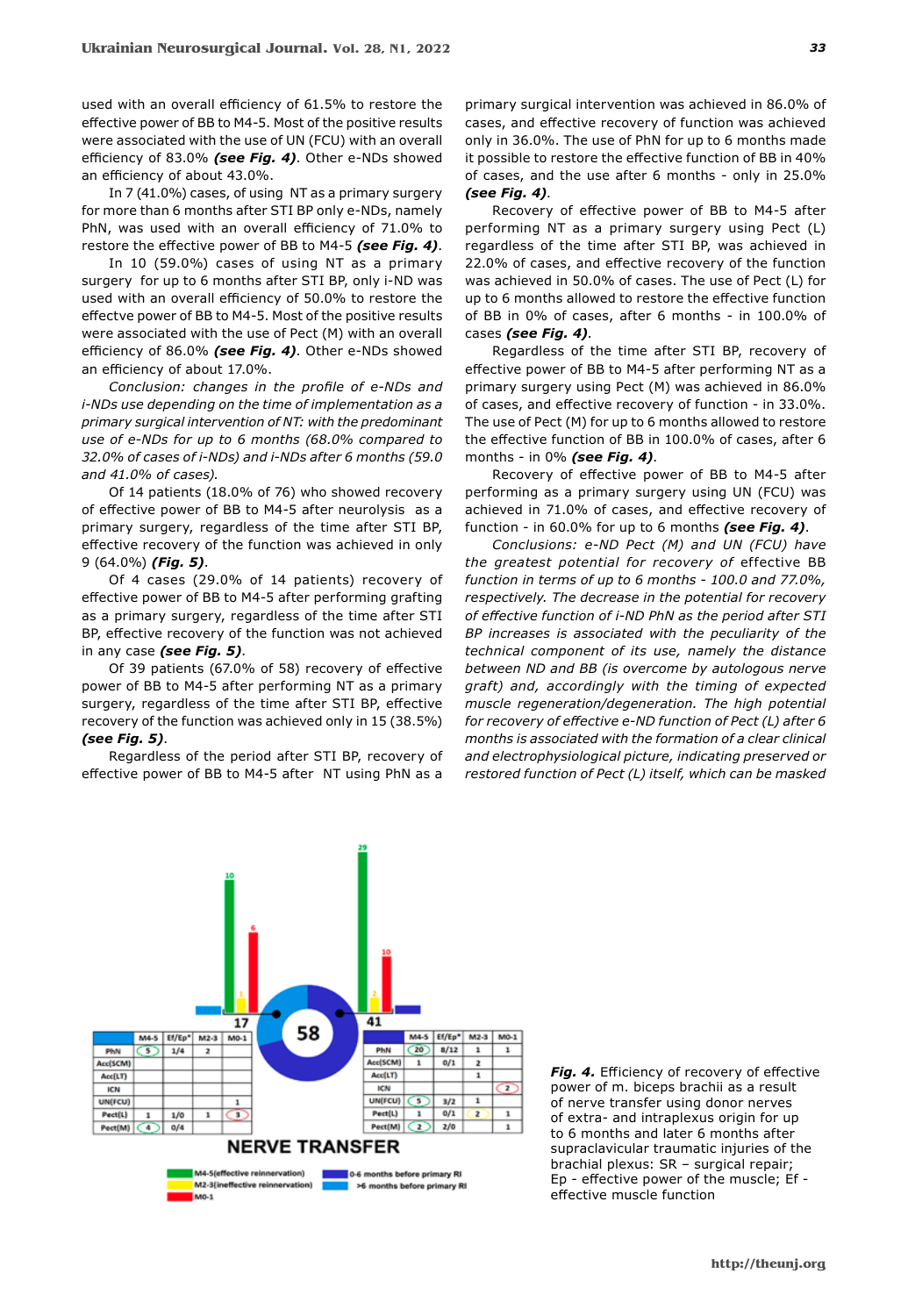### *by preserved Pect (M) function at an earlier terms after STI BP.*

If 148 patients are retrospectively divided into two groups according to the main feature - the number of surgeries performed within the new concept (NT), then it can be claimed that for the treatment of patients in group A (n = 102) surgeons-specialists of one permanent team during 2013-2019 gradually began to use only NT. Group B patients ( $n = 46$ ) were treated by surgeons-specialists of another permanent team during 2013-2019 and was not accompanied only by the use of NT within the new concept of surgical treatment of BP injuries. Both teams of surgeons-specialists worked in the same department.

The use of a new concept of surgical treatment of BP injuries in patients of group A was characterized by a sinusoidal type of increase in the number of cases of its use throughout the study period. Thus, in 2013-2016, the number of cases of NT use increased from 31.0 to 73.0% *(Fig. 6)*. In 2014-2015, there was a change in the number of cases of the surgical method within the old concept (neurolysis) and NT - 9:7 and 4:12. Accordingly, the frequency of using the surgical method within the old concept decreased from 58.0 to 20.0% *(see Fig. 6)*.

The frequency of NT use continued to increase until the end of 2017, and during 2017-2018 it decreased from 62 to 54.0%, in 2019 the frequency of NT use was 100.0% *(see Fig. 6)*.

Treatment of patients in group B was mainly based on the use of surgical methods within the old concept (neurolysis or grafting). The frequency of their use during the study period was 71.0‒88.0% and 12.0‒29.0%, respectively *(see Fig. 6)*. The refusal to use NT within the new concept of surgical treatment in patients of group B in 2017 was due to the poor efficiency of the method (33.0%) in 2015-2016.

*Conclusions: for one of the teams of surgeonsspecialists (group A) there was a change in the concept of surgical treatment of BP injuries. The refusal to continue using the surgical method of nerve transfer in patients of group B was accompanied by its poor efficiency at initial stages of the introduction of the new concept.*

The sinusoidal type of increase in cases of NT use within the new concept of surgical treatment of BP injuries in patients of group A has a logical explanation. The process of adopting the new concept involved familiarization with the basic principles (2013-2014) and limited use of certain techniques (end of 2015). The process itself required only a simple replacement of the method of neurolysis or grafting (within the old concept) with the NT method (within the new concept). The positive results obtained at the initial stages of the study (2013–2014) when using NT *(Fig. 7)* were replaced by the predominance of negative results in 2015 against the background of an increase in the number of cases of NT use in general. Replacing one method with another no longer gave the desired result, it became necessary to clearly define the limits of productive use of the method, answering the question of how, when and what to do using the new concept of surgical treatment in an individual case of BP injury, that is, the stage of formation of the method began, lasting until 2019.

The NT method was formed within the new concept by determining the influence of four main factors *(Table 2)*: the anatomy of BP injury *(factor 1)*, which, as it became known during the study, influenced the effectiveness of the method in general and the possibility of using ND with preserved function *(factor 2)*, the period from BP injury to the primary surgical intervention using the NT method *(factor 3)*, radiological data (CT/ MRI of BP / cervical spine) examination methods *(factor 4)*, which determined the need for more aggressive surgical approach (use of NT) at the stage of planning surgery or neurolysis / grafting.

*Factor 1* (anatomy of injury). At the initial stages of the study (2013), NT was mainly used for partial variants of STI BP in 83% of cases. During 2014-2015, with the wider introduction of the NT method into daily surgical practice, the frequency of total variants of STI BP treated with the NT method increased to 57.0% *(see Fig. 6)*. As a result of the change in the injury profile of BP, the number of different types of applied ND during 2013-2015 increased from 2 to 5 *(see Fig. 7)*. The increase in the



*Fig. 5.* Comparison of recovery of effective power and effective function of m.biceps brachii as a result of various types of primary surgeries regardless of the time after supraclavicular traumatic injuries of the brachial plexus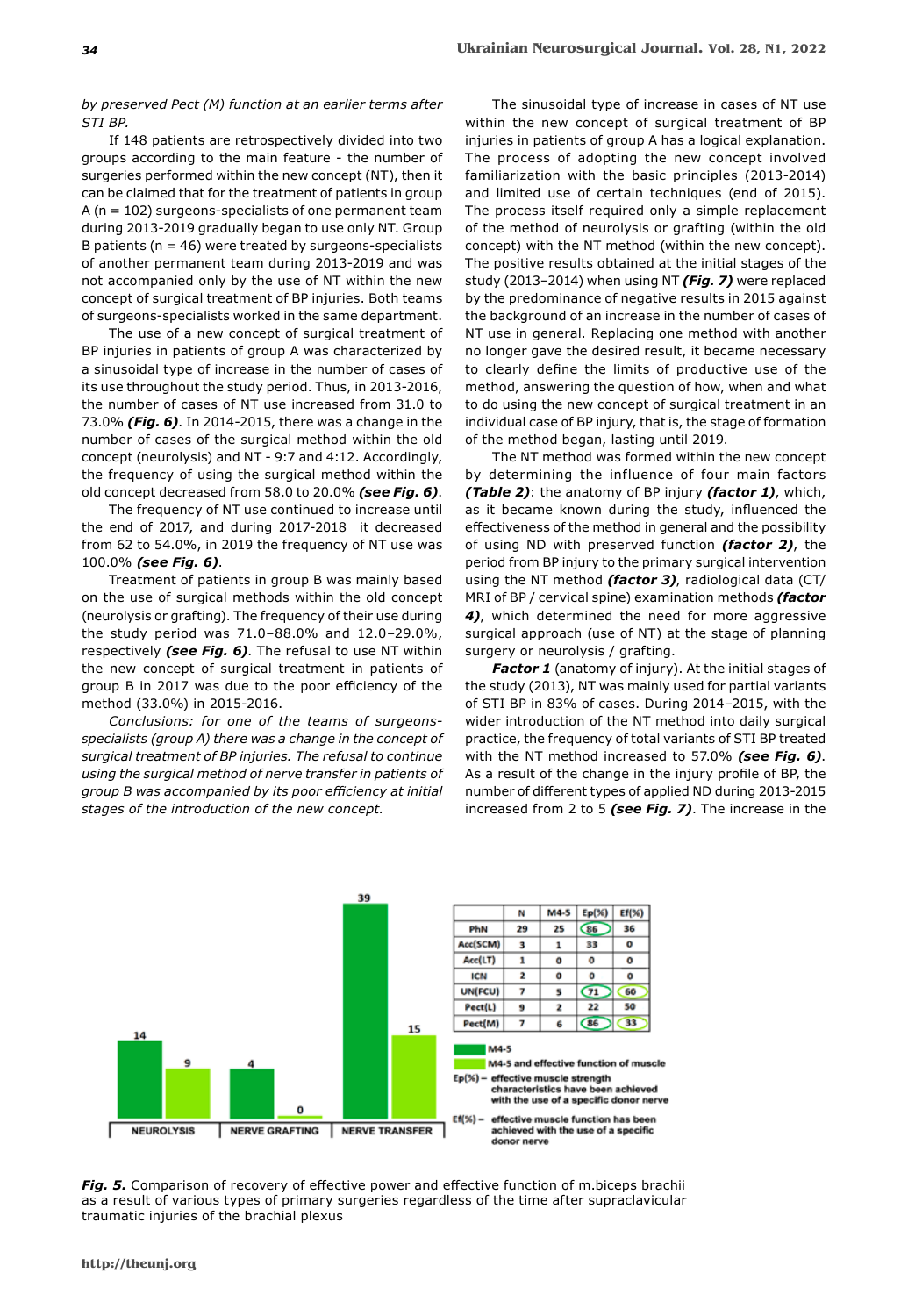number of NDs used in 2015 resulted in a sharp decrease in the efficiency of the NT method from 100.0% in 2014 to 42.0% in 2015 *(see Fig. 7).*

*Conclusion: despite the increase in the absolute number of surgeries performed under the new concept during 2013-2015 (11:6, 9:7 and 4:12 for neurolysis / nerve transfer), the decrease in the effectiveness of the method to 42.0% is associated with an incomplete process of determining reliable NDs (factor 2).*

*Factor 2* (choice of ND). At the end of 2017, the process of creation a pool of reliable NDs was completed *(Fig. 8)*. Not accounting for the results of the use of ND "despair" - an average efficiency of 33.0% (their involvement is associated with the inability to use other ipsilateral NDs in the surgical treatment of all total variants of STI BP) *(see Fig. 8)*, a pool of reliable ipsilateral e-NDs and i-NDs looked like this: PhN, Pect (M) and UN (FCU). Withdrawal of Pect (L) from the pool of reliable NDs is due to the generally low efficiency (22.0%) in 2013-2017 *(see Fig. 7 and 8)*.

*Conclusion: despite the creation of a pool of reliable ND during 2013-2017, their use was not always accompanied by the recovery of particularly effective power of BB, which is associated with the influence of factor 3.*

*Factor 3* (terms before NT). Since the terms of the effective use of NT were fixed rather quickly (consulting

about 70% of patients for up to 6 months *(see Fig. 1.)*) - during 2013-2014, the effectiveness of the surgical method within the new concept increased to 100.0 % *(see Fig. 7)*. In addition, the time limits set at the initial stages of the study led to limited use of a certain number of reliable NDs, especially in the case of cranial spread of STI BP and the absence of PhN function *(see Fig. 2)*. Thus, the use of Pect (M) made it possible to extend the time limits of use of i-NDs to 9 months with an efficiency of 100.0%. This statement partially also applies to the use of e-NDs, namely PhN, with an efficiency of up to 71.0% 6-9 months after STI BP *(see Fig. 4)*.

*Conclusion: the ex tension of time limits for performing NT contributed to an increase in the pool of effective NDs due to the later consultations (up to 9 months) of patients with a certain anatomy of* STI BP *(C5-C6 and C5-C6-C7) (see Fig. 2), which, in our opinion, is associated with the peculiarity of BP injury.*

*Factor 4* (radiological criteria). Expansion of indications for the use of less aggressive approach within the old concept of surgical treatment of STI BP, namely neurolysis of BP, which was associated with the introduction of radiological selection criteria (CT/MRI data without clear signs or with doubtful signs of avulsion) of patients at the presurgical stage, contributed to a significant improvement of the results



*Fig. 6.* Dynamics of the use of different surgical methods in patients of groups A and B during the study period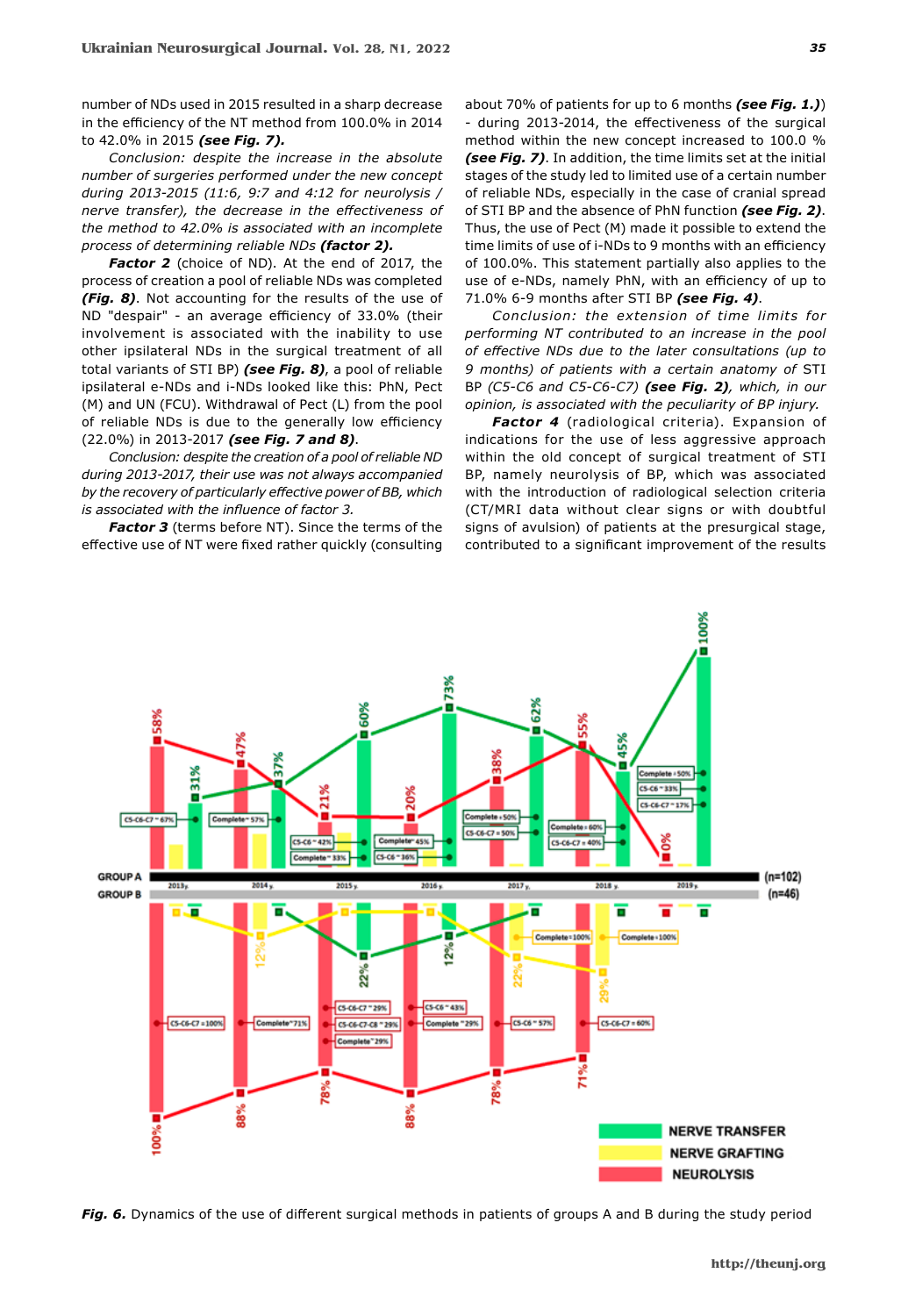

*Fig. 7.* Correlation between the efficiency of m.biceps brachii reinnervation, donor nerves and the terms of their use, the efficiency of brachial plexus neurolysis in 2013-2015:

pre-SHIFT - years during which there was no increase in the absolute number of nerve transfers in the structure of surgical treatment of STI BP (before the concept was changed); SHIFT - the year during which there was an increase in the absolute number of nerve transfers in the structure of surgical treatment of STI BP (strategy changes); N - neurolysis; NT – nerve transfer; ef. N - annual efficiency of neurolysis; N vs. NT - annual ratio of N and NT

|               |  |  |  |  | Table 2. Changes in the effectiveness of nerve transfer and the evolution of the main factors influencing its |
|---------------|--|--|--|--|---------------------------------------------------------------------------------------------------------------|
| effectiveness |  |  |  |  |                                                                                                               |
|               |  |  |  |  |                                                                                                               |

| <b>Factor</b>  | <b>Evolution of factors</b>             | Changing the recovery efficiency                                |  |  |  |
|----------------|-----------------------------------------|-----------------------------------------------------------------|--|--|--|
|                | Change profile                          | Decreased efficiency                                            |  |  |  |
| $\overline{2}$ | Increasing the number of ND             | Decreased efficiency                                            |  |  |  |
|                | Installation of reliable ND             | Increased efficiency                                            |  |  |  |
| Ι3             | Time limit                              | Decrease of $ND \Rightarrow$ decreased efficiency               |  |  |  |
|                | Extension of the term                   | Increase of $ND \Rightarrow$ increased efficiency               |  |  |  |
| $\vert$ 4      | Expansion of indications for neurolysis | Decreased efficiency                                            |  |  |  |
|                | Refusal of radiological criteria        | Increasing the amount of $NT \Rightarrow$ Increasing efficiency |  |  |  |

of neurolysis in 2013-2015 *(see Fig. 7)* - from 10.0 to 75.0% efficiency. Accordingly, the application of primary effective radiological criteria entailed a temporary change in surgical approach towards a wider use of neurolysis within the old surgical concept in 2016-2018 *(see Fig. 8)*. It was the introduction of criteria based on the data of radiological examination methods has led to the formation of a sinusoidal type of the curve of the use of nerve tranfer method *(see Fig. 6)*. The increase in the number of patients in whom radiological selection criteria for neurolysis were used led to a progressive

decrease in the efficiency of neurolysis from 75.0% in 2015 to 0% in 2018 *(see Fig. 8)*.

*Conclusions: the use of radiological criteria for the selection of patients for performing neurolysis in* STI BP *is not a reliable method for ensuring effective recovery of function. Taking into account factors 1‒3 when using the method of nerve transfer within the new concept of surgical treatment of BP injuries made it possible to increase the recovery of effective power of BB to 100.0% in 2019.*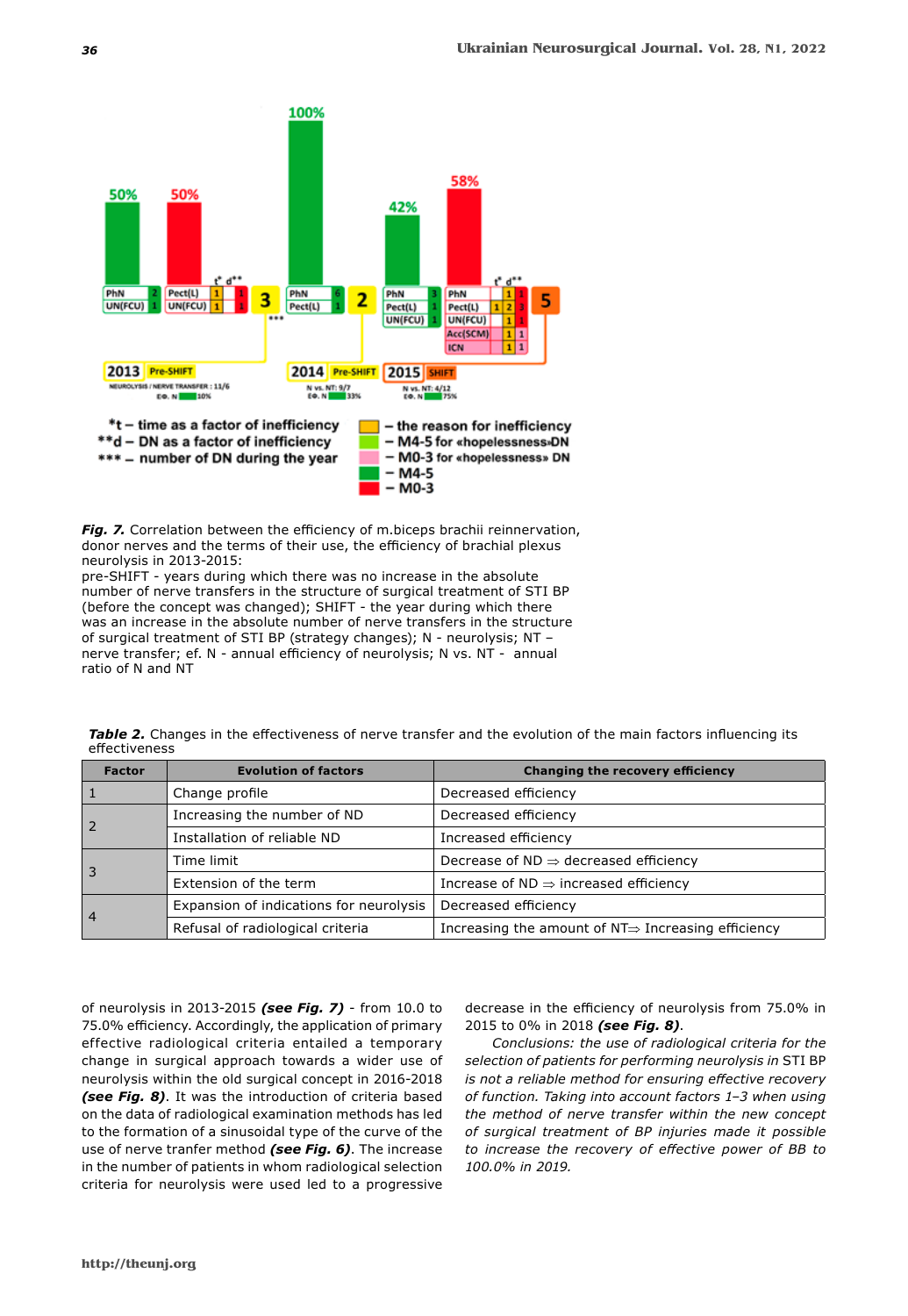#### **Conclusions**

1. Adoption of nerve transfer within the new concept of surgical treatment of brachial plexus injuries occurred only in one group of surgeons-specialists of one department. The adoption process lasted during 2013-2019 and was presented in 3 phases: familiarization with the basic principles and limited use of selective techniques during 2013-2014, defining the limits of productive use of nerve transfer and studying the impact of four main factors (anatomy of injury, postinjury time, the choice of donor nerves, the reliability of auxiliary radiological diagnostic methods) during 2015–2018, the adoption of nerve transfer as the main method of surgical treatment of brachial plexus injuries.

2. Ensuring the clinical effectiveness of nerve transfer within the new concept of surgical treatment of brachial plexus injuries at the level of 100.0% is achieved by taking into account the influence of four main factors (anatomy of injury, post-injury time, the choice of donor nerves, radiological diagnostic criteria).

3. The most effective donor nerves, taking into account the anatomical characteristics of supraclavicular traumatic injuries of brachial plexus are n.phrenicus, n.pectoralis medialis and fibers to m.flexor carpi ulnaris in the n.ulnaris structure.

4. The optimal time for nerve transfer is 3‒9 months after the injury, taking into account the anatomical characteristics of supraclavicular traumatic injuries of brachial plexus.

5. Radiological criteria for examining a patient at the presurgical stage can not be a decisive factor in choosing a surgical method of treatment of supraclavicular traumatic injuries of brachial plexus.

## *Ethical approval*

All procedures performed in studies involving human participants were in accordance with the ethical standards of the institutional and national research committee and with the 1964 Helsinki declaration and its later amendments or comparable ethical standards. *Informed consent*

Informed and voluntary written consent to participate in the study was obtained from each patient.

*Funding* The research was conducted without sponsorship.

#### **References**

- 1. Domeshek LF, Novak CB, Patterson JMM, Hasak JM, Yee A, Kahn LC, Mackinnon SE. Nerve Transfers-A Paradigm Shift in the Reconstructive Ladder. Plast Reconstr Surg Glob Open. 2019 Jun 25;7(6):e2290. doi: 10.1097/ GOX.0000000000002290. PMID: 31624686; PMCID: PMC6635215.
- 2. Moore AM. Nerve Transfers to Restore upper Extremity Function: A Paradigm Shift. Front Neurol. 2014 Mar 31;5:40. doi: 10.3389/fneur.2014.00040. PMID: 24744749; PMCID: PMC3978351.
- 3. Hems T. Nerve transfers for traumatic brachial plexus injury: advantages and problems. J Hand Microsurg. 2011 Jun;3(1):6-10. doi: 10.1007/s12593-011-0031-1. Epub 2011 Feb 16. PMID: 22654410; PMCID: PMC3094523.
- 4. Washington University School of Medicine in St. Louis. Surgical Education. Learn Surgery. Category: Surgical Procedures. https://surgicaleducation.wustl.edu/category/ surgical-procedures
- 5. Chuang DC. Brachial plexus reconstruction based on the new definition of level of injury. Injury. 2008 Sep;39 Suppl 3:S23-9. doi: 10.1016/j.injury.2008.05.012. Epub 2008 Aug 3. PMID: 18675978.
- 6. Hsueh YH, Tu YK. Surgical reconstructions for adult brachial plexus injuries. Part I: Treatments for combined C5 and C6 injuries, with or without C7 injuries. Injury. 2020 Apr;51(4):787-803. doi: 10.1016/j.injury.2020.02.076. Epub 2020 Feb 17. PMID: 32156416.
- 7. Pirela-Cruz M, Mujadzić M, Kanlić E. Brachial plexus treatment. Bosn J Basic Med Sci. 2005 Aug;5(3):7-15. doi:



*Fig. 8.* Correlation between the effectiveness of reinnervation of m.biceps brachii, donor nerves and the timing of their use, the effectiveness of brachial plexus neurolysis in 2016-2019:

post-SHIFT - years during which the formation and change of the concept of surgical treatment of STI BP was noted; efficiency N - annual efficiency of neurolysis; Acc (SCM) - pars sternocleidomastoideus nervi accessorii; Acc (LT) - pars trapezoideus (to pars ascendens m.trapezius) nervi accessorii; ICN - intercostal nerves 3-5.



*Conflict of interest*

The authors declare no conflict of interest.